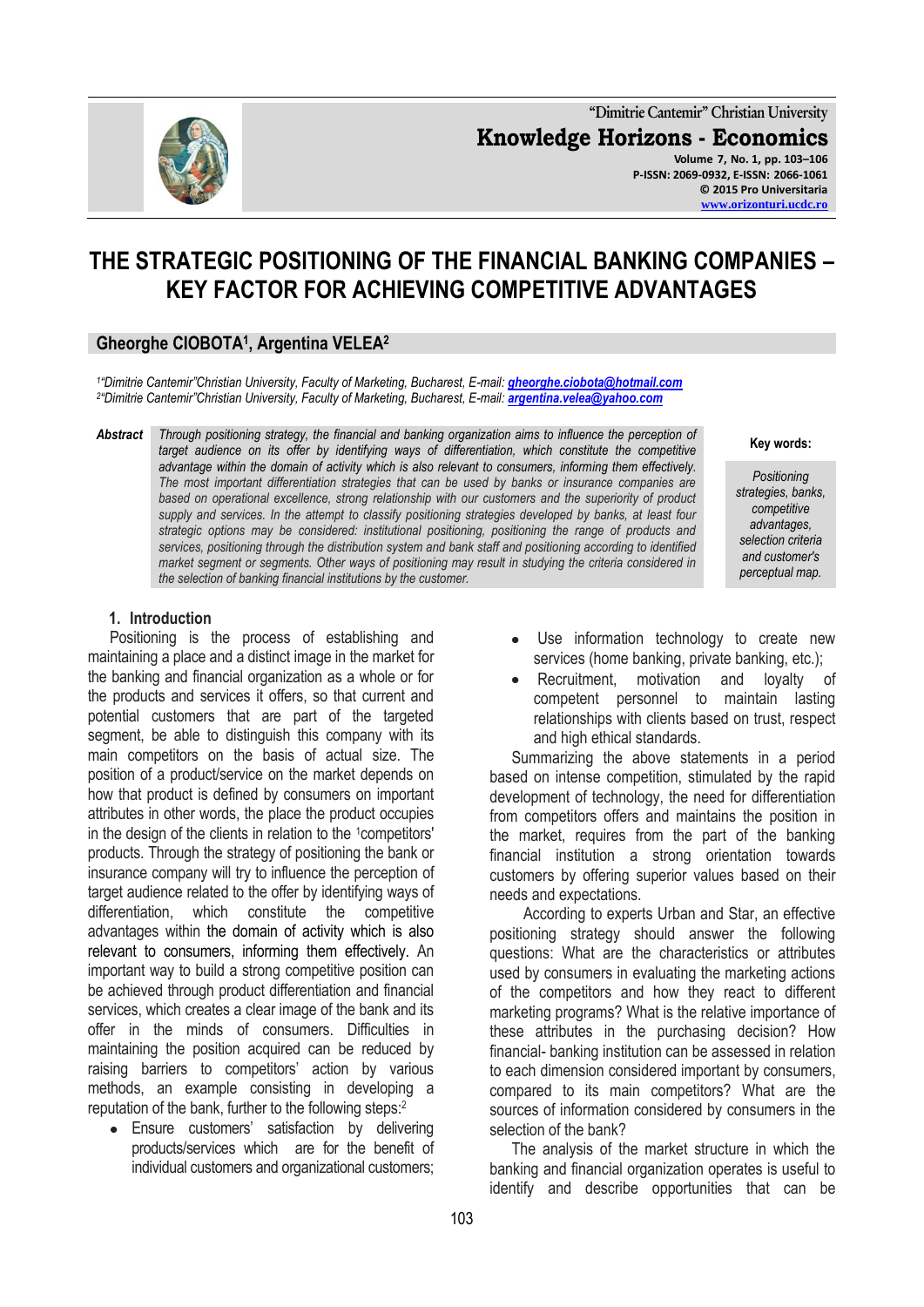capitalized on the internal potential of the company in order to differentiate and build competitive advantages. The most important *differentiation strategies* that can be used by banks or insurance companies are based on operational excellence, strong relationship with our customers and superior offer of products and services.<sup>3</sup>

- *operational excellence* lies in operationalizing more efficiently the processes, compared to competitors;
- *close relationship with clients* is based on the detailed knowledge of the requirements of each type of client's organization portfolio and the ability to respond rapidly to the specific requirements and changes in their behaviour;
- *superiority supply of products and services,* involves overcoming the performance of the offers of direct competitors;

To be eloquent, a difference must meet a number of requirements: 4

- be *important*. The difference provides a welcome advantage appreciated by a significant number of consumers;
- be *distinctive*. It should not be promoted as an asset by another competitor;
- be *superior* to other ways of achieving competitive advantages;
- be *limited to competitors*, meaning it cannot be copied easily;
- be *accessible*, so that the buyer be able to afford the price difference;
- be *profitable*, providing the organization substantial long-term profit.

On the domestic market, according to the survey results on the evolution of the Banking system of Romania, conducted in 2003 by the National Bank of Romania, both at present and in the medium term, the most important competitive advantages are considered the *management* and the *qualified staff.* In addition, the survey participants consider that in the next five years, *technology* will have an important role in banking competition.

In the attempt to classify the *positioning strategies developed by banks* at least *four strategic options* may be considered<sup>5</sup>: institutional positioning, positioning of the range of products and services, positioning through the distribution system and the banking staff ranking them depending on the segment/market segments identified.

#### **Institutional positioning**

It is developed in terms of the scope and purpose of the desired business operations. In this regard , a bank will have to decide whether to operate within a local geographical area, a national , international or, a

regional one, even global (there is the possibility of selecting multiple options).

**Positioning of the range of products and services** involves an approach to work positioning, directly related to the target market and the supply- traded. The decisions to be taken by the management of the banking-financial institution will consider offering specific products and services to the retail banking market (addressed to individual consumers or individuals) or to the corporate banking market (marketorientation enterprise business, consisting of organizational clients or legal persons). Also, in light of the nature of products or services, the bank can decide the complete satisfaction of needs of a particular segment of customers (specific products for specific market segments) or to create an offer that meets only some of their financial needs; for example by focusing only on the supply of bank credit products or just investment and savings products.

#### **Positioning through the distribution system and the bank staff**

The distribution of financial and banking organization consists of a mix of human resources, local branches and equipment. Developments in technology and information systems have allowed banks and other financial institutions and also nonbanking to have an increased access to markets. The deployment of ATMs (Automated Teller Machines) and EFTPOS (Electronic Funds Transfer at Point of Sale) home banking terminals, etc. generated multiple opportunities for banks to offer customers quick and efficient service 24 hours of 24. However, human skills must be constantly developed in order to gain new competitive advantages beside technology and to predict trends and new opportunities arising in the business sector. However, the banking financial institutions are designing different distribution systems according to their own development objectives and targeted market segments. For example, a bank's corporate customers will need all information technology facilities, while small businesses will be better served by distribution branches. Similarly, some individuals may continue to prefer direct contact with the staff of the subsidiaries, and another group will want to conduct transactions via ATMS. Realizing a combination of staff and technology, there are *four strategic positioning versions, depending on the distribution system:*

*a. High technology - High investment in staff.* The banks which build their competitive position in high technology are often market leaders and pioneers in the development and implementation of new systems. These are global banks and multinational, having a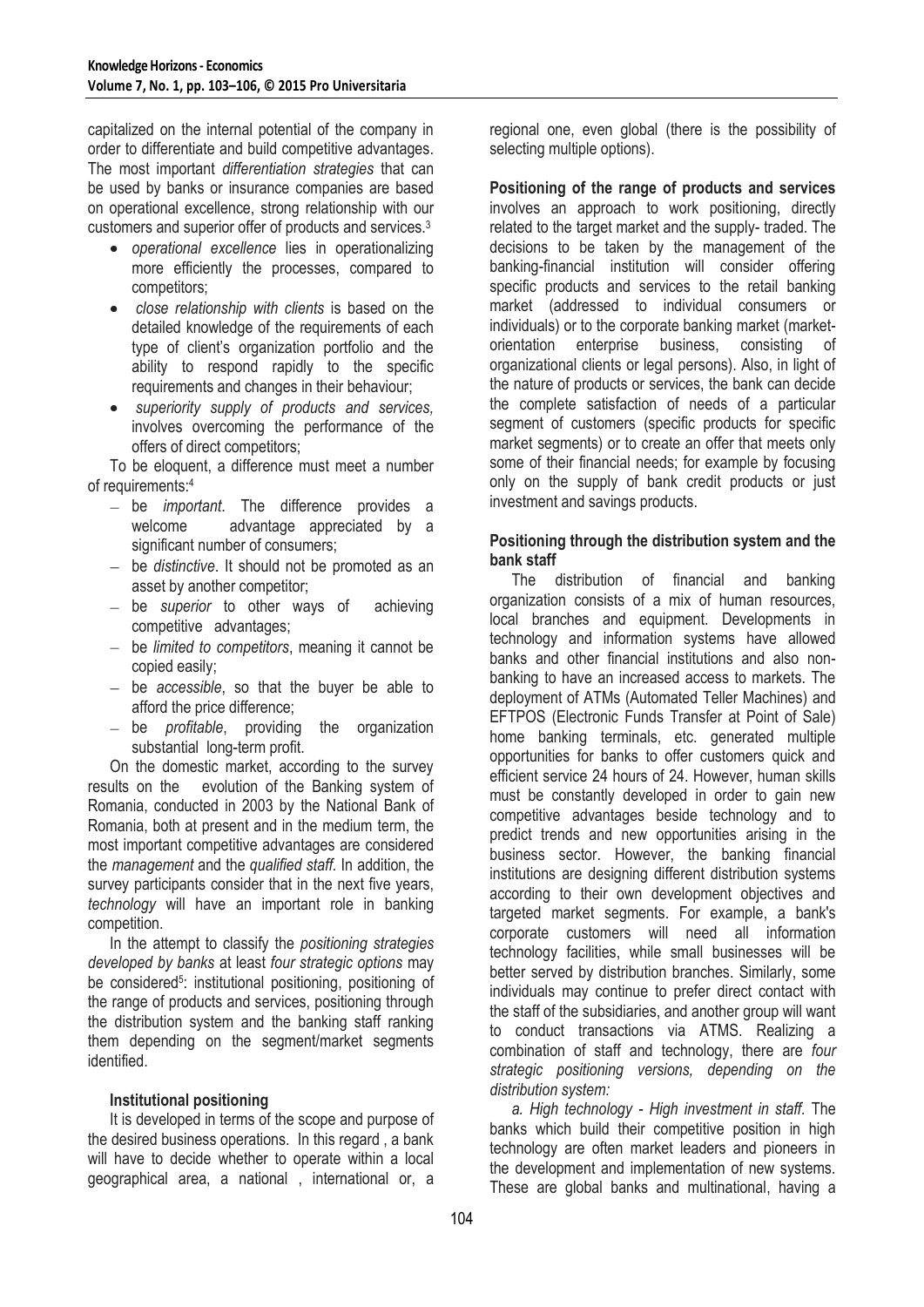large number of subsidiaries and focusing on deep penetration of corporate banking market by offering a full package of financial products and services and carrying out specific efforts for the creation, maintenance and development of high quality standards used for customer loyalty. Developing staff skills is seen as equally important as the incorporation of new technologies;

*b. High technology - Low investment in staff.* This positioning strategy is pursued by international banks/ multinationals which are followers of the leader in terms of technology, but which attempt to minimize personal investments in products and branches and maximize technology investments. The target audience consists of corporate clients who are looking for the best technological innovations that provide significant time facilities. An advantage of the employment of such a competitive position is the ability of the bank to translate the best technological innovations to key target markets, at a low price.

*c. Low investment in technology - high personal investment.* In general, national or regional banks oriented towards the retail banking market consider that most of the services provided to individual customers require, as a basic element, the existence of a direct contact between the client and the staff organization, contact that will be difficult to be achieved if the focus is on technology. These institutions invest primarily in improving the skills and motivation of employees, using a range of technologies for basic services (transactions and saving activities), but in a way this allows minimizing costs. The focus is on sales force effectiveness.

*d. Low investment in technology - Low investment in staff.* An alternative position for local or regional banks of small size (which often lack sufficient internal potential to compete with the big banks) is to offer a small range of products and simple services to specific customers. Examples of such financial products may include: arranging mortgages loans for improving real estates, consumer loans of low value, simple services of saving and investment etc.

**Positioning based on the segment/market**  segments identified. On an intensely competitive market it is very difficult, if not impossible, to provide a full range of products to satisfy the needs of all consumers. It is for this reason that many financial institutions carry out a selection of a small number of segments identified in the process of market segmentation, subsequently focusing efforts and all available resources in an attempt to provide those benefits and superior values, compared to other competitors in the industry. In a broad sense, the organizations acting on the retail market or corporate

banking have three strategic options, related to the identified segments, as a result of market structuring. They can try to become *financial supermarkets, suppliers of services* at *low cost* or *experts* in the sense of concentration on a niche market.

Another interesting type of positioning strategies can be based on the experience of the big banks in England:<sup>6</sup>

- *Positioning based on price or quality***.** Lloydis has selected its competitive position on a rich market with products and services of high quality;
- *Positioning according to a competitor.* Halifax is positioned as one of the largest and most accessible investment firm;
- *Positioning according to the characteristics of the products.* NatWest promotes the immediate accessibility of its services of trades with shares;
- *Positioning according to user groups.* Some banks and insurance companies will display products in order to attract people feminine segment, taking into account economic and social changes of the last decade.

Other ways of positioning may result, as being based on the research attributes considered important by the consumers, on a specific offer on the market or in a brief presentation, by studying *the criteria taken into consideration,* by the customers, *within the selection of a banking- financial institution.*

This goal was the basis of numerous surveys conducted after 1970s, in practice and in the financial and banking literature. In what follows, I will make a brief presentation of the most significant of them.

According to a study by the researchers Gupta and Torkzadeh in Winnipeg, Canada, on the importance of services and the level of performance offered by a financial institution in its selection process by the consumers, it was shown that the most important factors are related to: careful management of customer accounts, rate of paid interest, courtesy and politeness of the staff and the procedures for transactions. Similarly, studies by Laroche in Montreal, Canada (1986) found that the speed of service and aspects of the competence and friendliness of the bank personnel are factors appreciated in a high proportion by the individual consumers. More recent studies have indicated that the location of branches close to consumers is essential in choosing the bank. On the US market a research conducted by Javalgi<sup>7</sup> in 1989 showed that financial factors such security funds, interest on savings accounts, the maximum amount a bank loan represent the main criteria in the selection made by the consumers. According to a research conducted by Holstius and Kaynak (1995), consumers